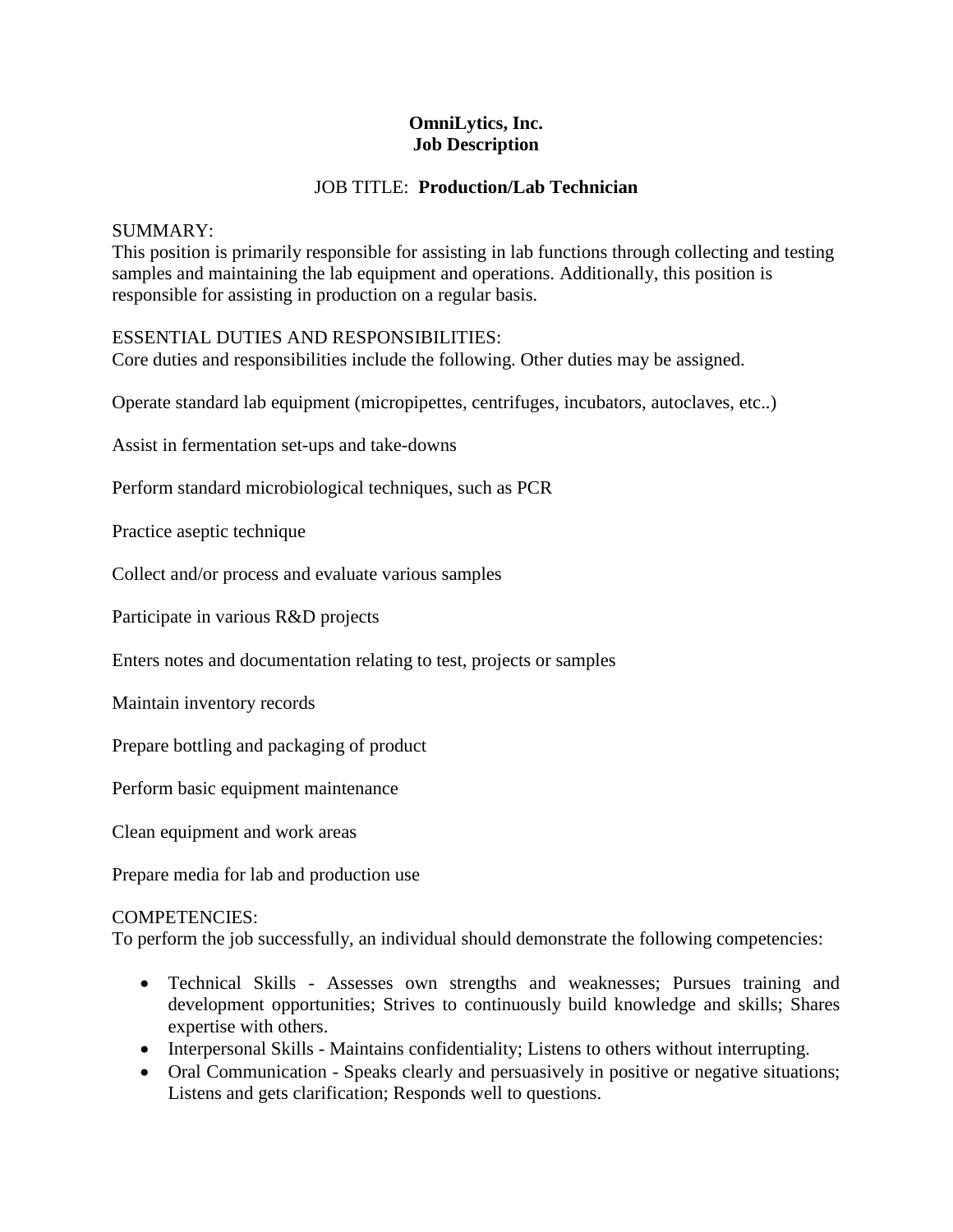- Written Communication Writes clearly and informatively.
- Teamwork Balances team and individual responsibilities; Contributes to building a positive team spirit; Puts success of team above own interests; Able to build morale and group commitments to goals and objectives; Supports everyone's efforts to succeed.
- Diversity Shows respect and sensitivity for cultural differences; Promotes a harassmentfree environment.
- Ethics Treats people with respect; Keeps commitments; Inspires the trust of others; Works with integrity and ethically; Upholds organizational values.
- Organizational Support Follows policies and procedures; Completes administrative tasks correctly and on time.
- Judgment Exhibits sound and accurate judgment; Includes appropriate people in decision-making process.
- Planning/Organizing Prioritizes and plans work activities; Uses time efficiently.
- Ouality Demonstrates accuracy and thoroughness.
- Quantity Meets productivity standards; Completes work in timely manner.
- Safety and Security Observes safety and security procedures.
- Adaptability Adapts to changes in the work environment; Manages competing demands; Changes approach or method to best fit the situation; Able to deal with frequent change, delays, or unexpected events.
- Initiative Asks for and offers help when needed.

## QUALIFICATIONS:

To perform this job successfully, an individual must be able to perform each essential duty satisfactorily. The requirements listed below are representative of the knowledge, skill, and/or ability required. Reasonable accommodations may be made to enable individuals with disabilities to perform the essential functions.

## EDUCATION AND/OR EXPERIENCE:

Bachelor Degree (B.S.) preferably in biology, microbiology or related field of science, or one year related experience and/or training; or equivalent combination of education and experience.

## LANGUAGE SKILLS:

Ability to read and interpret documents such as safety rules, operating and maintenance instructions, and procedure manuals. Ability to write routine reports and correspondence. Ability to speak effectively before groups of customers or employees of organization.

## MATHEMATICAL SKILLS:

Ability to add, subtract, multiply, and divide in all units of measure, using whole numbers, common fractions, and decimals. Ability to compute rate, ratio, and percent and to draw and interpret bar graphs.

## REASONING ABILITY:

Ability to apply common sense understanding to carry out instructions furnished in written, oral, or diagram form. Ability to deal with problems involving several concrete variables in standardized situations.